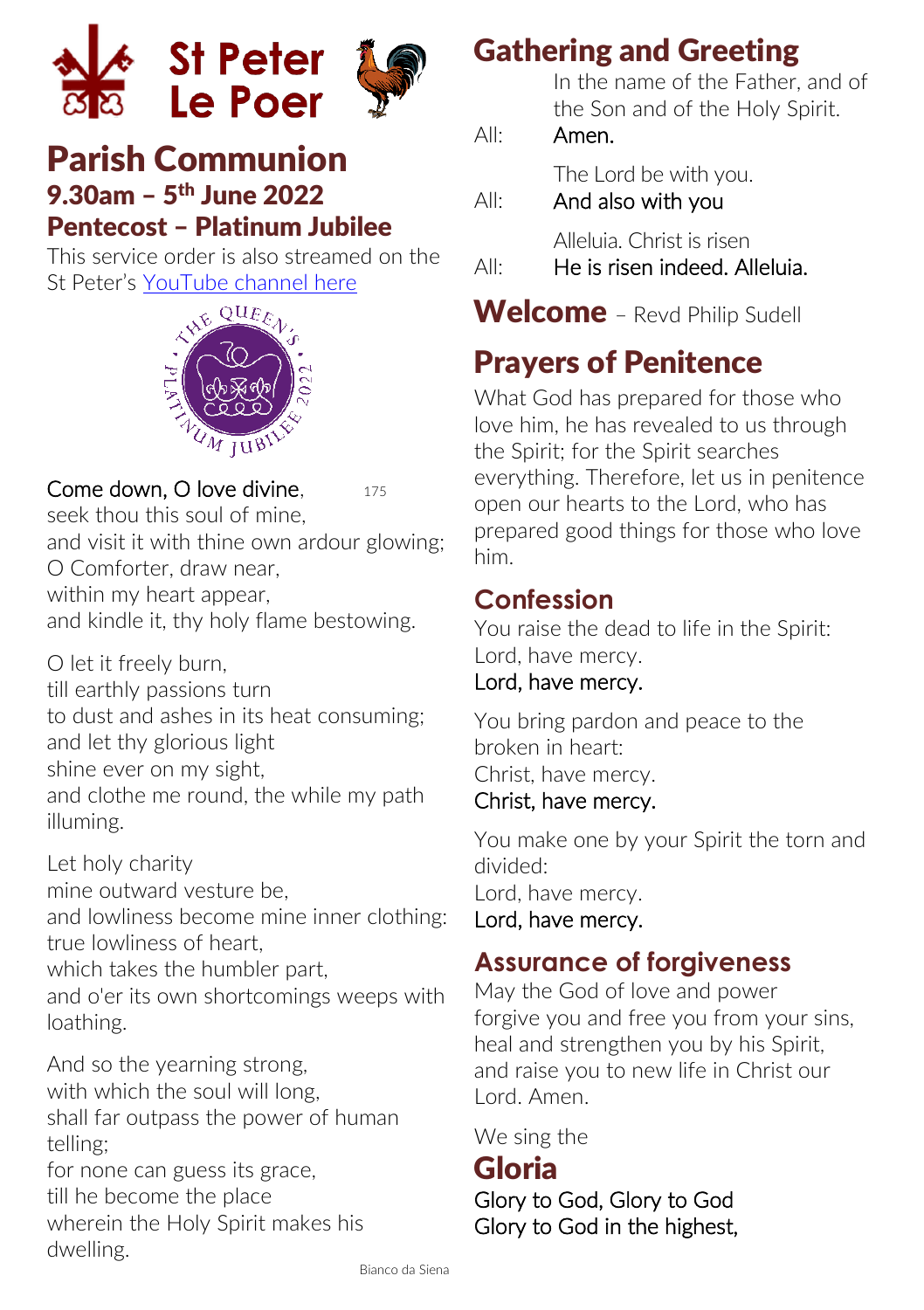Glory to God in the highest, and peace to his people on earth. Lord God, heavenly King, almighty God and Father, we worship you, we give you thanks, we praise you for your glory. Glory to God, Glory to God Glory to God in the highest,

Lord Jesus Christ, only Son of the Father, Lord God, Lamb of God, you take away the sin of the world: have mercy on us; you are seated at the right hand of the Father: receive our prayer. Glory to God, Glory to God

Glory to God in the highest,

For you alone are the Holy One, you alone are the Lord, you alone are the Most High, Jesus Christ, with the Holy Spirit, in the glory of God the Father. Glory to God, Glory to God Glory to God in the highest.

## The Collects

O Lord, the Way, the Truth, and the Life, we give you thanks for your servant Elizabeth our Queen. May she ever be provided with all she may need for her ministry among us, strengthened to meet every demand which her office may make, and in all things nourished by your word and example, who with the Father and the Holy Spirit live and reign, world without end.

#### All: Amen.

Holy Spirit, sent by the Father, ignite in us your holy fire; strengthen your children with the gift of faith, revive your Church with the breath of love, and renew the face of the earth, through Jesus Christ our Lord.

All: Amen.

# The Liturgy of the Word

### New Testament Reading Acts 2:1-21

When the day of Pentecost came, they were all together in one place. <sup>2</sup> Suddenly a sound like the blowing of a violent wind came from heaven and filled the whole house where they were sitting. <sup>3</sup> They saw what seemed to be tongues of fire that separated and came to rest on each of them. <sup>4</sup> All of them were filled with the Holy Spirit and began to speak in other tongues as the Spirit enabled them. <sup>5</sup> Now there were staying in Jerusalem God-fearing Jews from every nation under heaven. <sup>6</sup> When they heard this sound, a crowd came together in bewilderment, because each one heard their own language being spoken.  $7$  Utterly amazed, they asked: 'Aren't all these who are speaking Galileans? <sup>8</sup> Then how is it that each of us hears them in our native language? <sup>9</sup> Parthians, Medes and Elamites; residents of Mesopotamia, Judea and Cappadocia, Pontus and Asia, <sup>10</sup> Phrygia and Pamphylia, Egypt and the parts of Libya near Cyrene; visitors from Rome <sup>11</sup> (both Jews and converts to Judaism); Cretans and Arabs – we hear them declaring the wonders of God in our own tongues!' <sup>12</sup> Amazed and perplexed, they asked one another, 'What does this mean?'

<sup>13</sup> Some, however, made fun of them and said, 'They have had too much wine.' <sup>14</sup> Then Peter stood up with the Eleven. raised his voice and addressed the crowd: 'Fellow Jews and all of you who live in Jerusalem, let me explain this to you; listen carefully to what I say. <sup>15</sup> These people are not drunk, as you suppose. It's only nine in the morning! <sup>16</sup> No, this is what was spoken by the prophet Joel: 17 "In the last days, God says,

 I will pour out my Spirit on all people. Your sons and daughters will prophesy,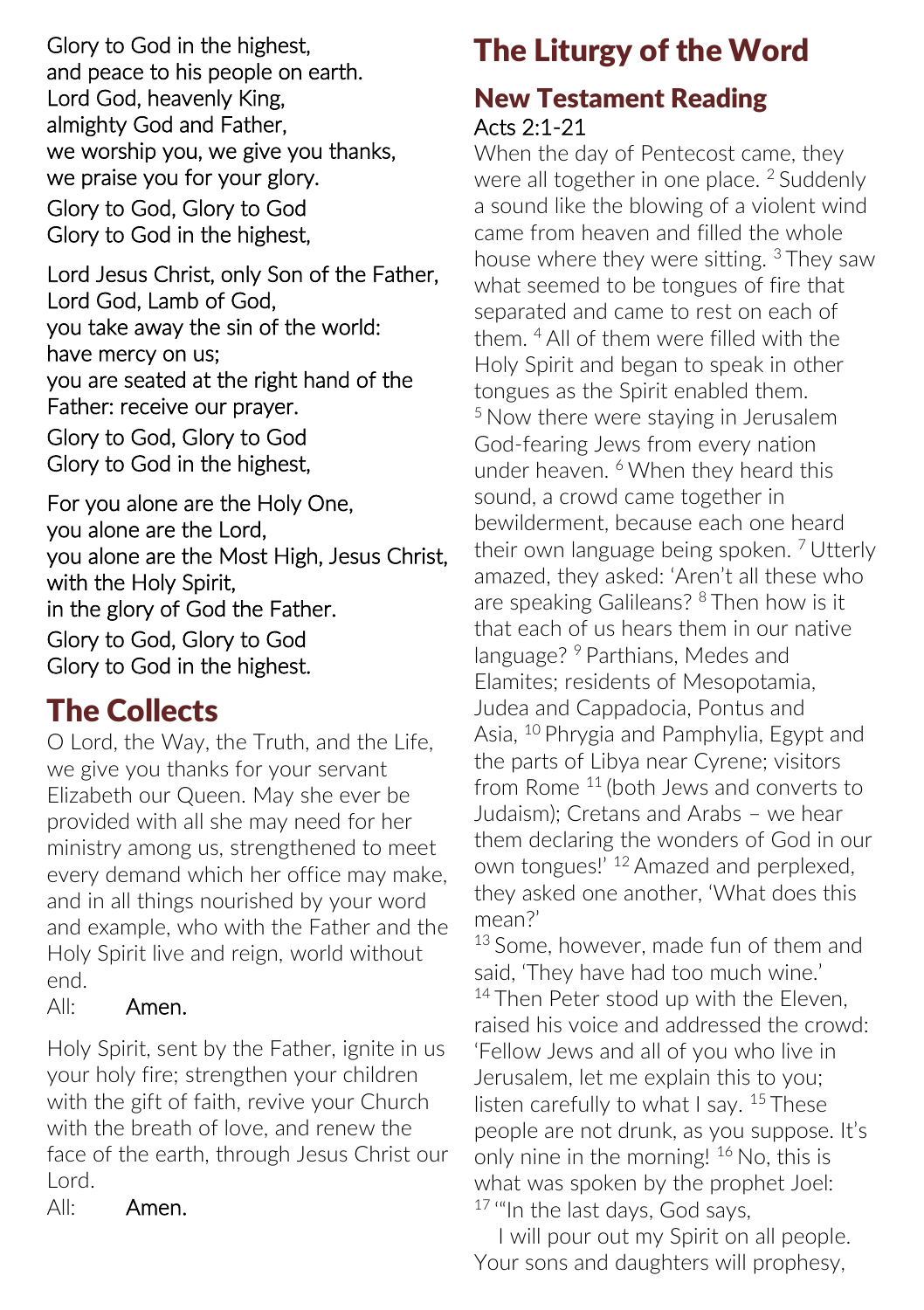your young men will see visions,

 your old men will dream dreams. <sup>18</sup> Even on my servants, both men and women, I will pour out my Spirit in those days, and they will prophesy.

 $19$  I will show wonders in the heavens above and signs on the earth below,

 blood and fire and billows of smoke. <sup>20</sup> The sun will be turned to darkness

 and the moon to blood before the coming of the great and glorious day of the Lord.

 $21$  And everyone who calls on the name of the Lord will be saved."

Reader: This is the word of the Lord. All: Thanks be to God.

### Psalm

#### Psalm 104 Bless the Lord, O my soul.

 $26$  O Lord, how manifold are your works! • In wisdom you have made them all; the earth is full of your creatures. <sup>27</sup> There is the sea, spread far and wide,  $\bullet$ and there move creatures beyond number, both small and great.

#### Bless the Lord, O my soul.

 $28$  There go the ships, and there is that Leviathan • which you have made to play in the deep.

 $29$  All of these look to you  $\bullet$  to give them their food in due season.

#### Bless the Lord, O my soul.

<sup>30</sup> When you give it them, they gather it; • you open your hand and they are filled with good.

<sup>31</sup> When you hide your face they are troubled; • when you take away their breath, they die and return again to the dust.

### Bless the Lord, O my soul.

<sup>32</sup> When you send forth your spirit, they are created, • and you renew the face of the earth.

33 May the glory of the Lord endure for ever; • may the Lord rejoice in his works; <sup>34</sup> He looks on the earth and it

trembles; • he touches the mountains and they smoke.

### Bless the Lord, O my soul.

 $35$  I will sing to the Lord as long as I live;  $\bullet$ I will make music to my God while I have my being.

 $36$  So shall my song please him • while I rejoice in the Lord.

<sup>37</sup> Let sinners be consumed out of the earth and the wicked be no more. • Bless the Lord, O my soul. Alleluia.

Bless the Lord, O my soul.

### **New Testament Reading** Romans 8:14-17

<sup>14</sup> For those who are led by the Spirit of God are the children of God. <sup>15</sup> The Spirit you received does not make you slaves, so that you live in fear again; rather, the Spirit you received brought about your adoption to sonship. And by him we cry, *'Abba,* Father.' <sup>16</sup> The Spirit himself testifies with our spirit that we are God's children. <sup>17</sup> Now if we are children, then we are heirs – heirs of God and co-heirs with Christ, if indeed we share in his sufferings in order that we may also share in his glory.

Reader: This is the word of the Lord.

All: Thanks be to God.

## **Gospel**

The Lord be with you.

All: And also with you.

Hear the Gospel of our Lord Jesus Christ according to John.

### All: Glory to you, O Lord.

### John 8:31-47

<sup>31</sup> To the Jews who had believed him. Jesus said, 'If you hold to my teaching, you are really my disciples. <sup>32</sup> Then you will know the truth, and the truth will set you free.'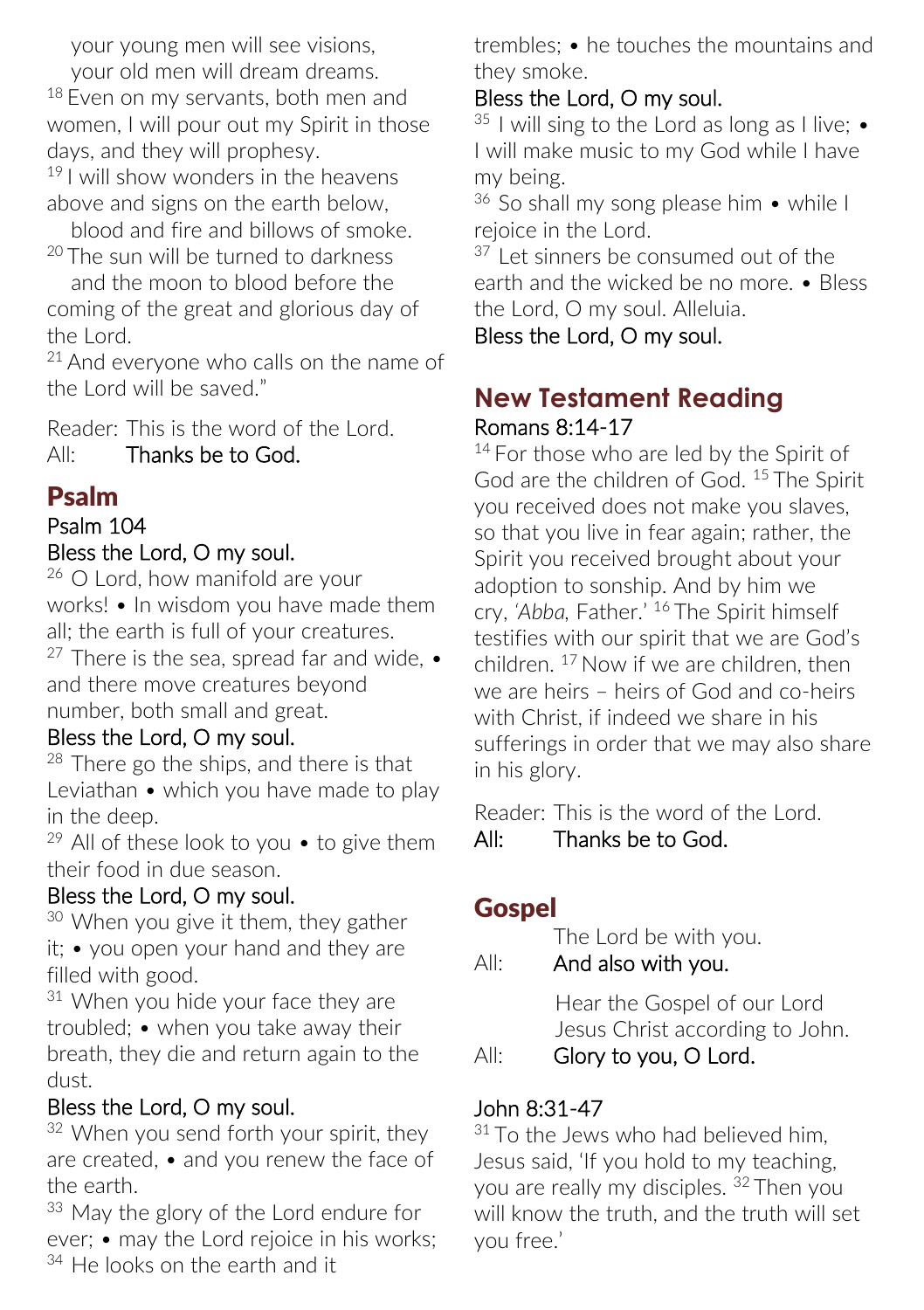<sup>33</sup> They answered him, 'We are Abraham's descendants and have never been slaves of anyone. How can you say that we shall be set free?'

<sup>34</sup> Jesus replied, 'Very truly I tell you, everyone who sins is a slave to sin. <sup>35</sup> Now a slave has no permanent place in the family, but a son belongs to it for ever. <sup>36</sup> So if the Son sets you free. you will be free indeed. <sup>37</sup> I know you are Abraham's descendants. Yet you are looking for a way to kill me, because you have no room for my word. <sup>38</sup> I am telling you what I have seen in the Father's presence, and you are doing what you have heard from your father.'

<sup>39</sup> 'Abraham is our father,' they answered. 'If you were Abraham's children,' said Jesus, 'then you would do what Abraham did. <sup>40</sup> As it is, you are looking for a way to kill me, a man who has told you the truth that I heard from God. Abraham did not do such things. <sup>41</sup> You are doing the works of your own father.'

'We are not illegitimate children,' they protested. 'The only Father we have is God himself.'

42 Jesus said to them, 'If God were your Father, you would love me, for I have come here from God. I have not come on my own; God sent me. <sup>43</sup> Why is my language not clear to you? Because you are unable to hear what I say. <sup>44</sup> You belong to your father, the devil, and you want to carry out your father's desires. He was a murderer from the beginning, not holding to the truth, for there is no truth in him. When he lies, he speaks his native language, for he is a liar and the father of lies. <sup>45</sup> Yet because I tell the truth, you do not believe me! <sup>46</sup> Can any of you prove me guilty of sin? If I am telling the truth, why don't you believe me? <sup>47</sup> Whoever belongs to God hears what God says. The reason you do not hear is that you do not belong to God.'

This is the Gospel of the Lord.

All: Praise to you, O Christ.

**Sermon** - Revd Philip Sudell

## Profession of Faith

We believe in one God, the Father, the Almighty, maker of heaven and earth, of all that is, seen and unseen.

We believe in one Lord, Jesus Christ, the only Son of God, eternally begotten of the Father, God from God, Light from Light, true God from true God, begotten, not made, of one Being with the Father; through him all things were made. For us and for our salvation he came down from heaven, was incarnate from the Holy Spirit and the Virgin Mary and was made man.

For our sake he was crucified under Pontius Pilate; he suffered death and was buried.

On the third day he rose again in accordance with the Scriptures; he ascended into heaven and is seated at the right hand of the Father.

He will come again in glory to judge the living and the dead, and his kingdom will have no end.

We believe in the Holy Spirit, the Lord, the giver of life, who proceeds from the Father and the Son, who with the Father and the Son is worshipped and glorified, who has spoken through the prophets. We believe in one holy catholic and

apostolic Church.

We acknowledge one baptism for the forgiveness of sins.

We look for the resurrection of the dead. and the life of the world to come. Amen.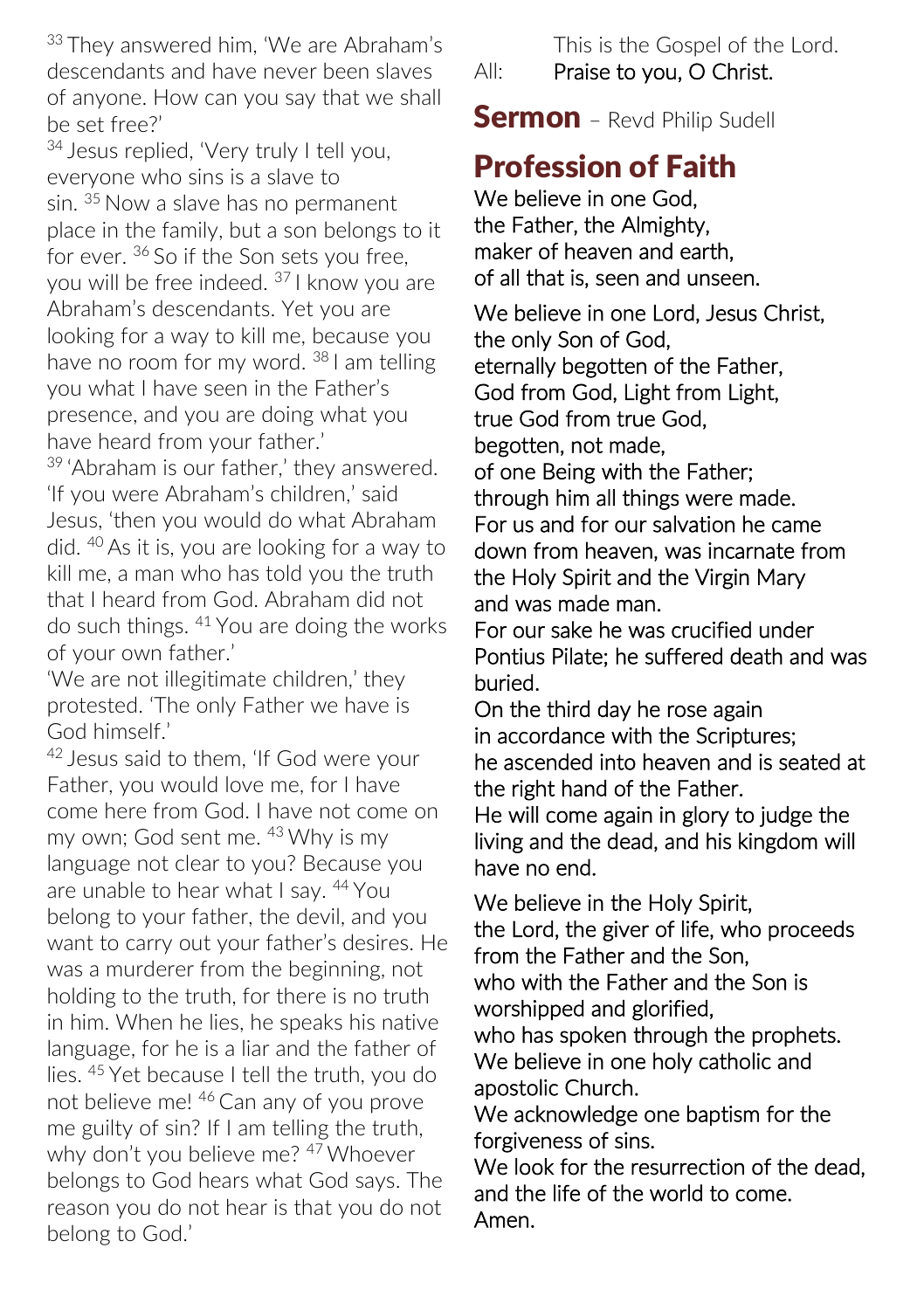## **Prayers of Intercession**

This response may be used:

Lord, in your mercy.

Hear our prayer.

And at the end:

Merciful Father,

Accept these prayers for the sake of your Son, our Saviour Jesus Christ. Amen.

# The Liturgy of the **Sacrament**

## The Peace

God has made us one in Christ. He has set his seal upon us and, as a pledge of what is to come, has given the Spirit to dwell in our hearts. Alleluia. The peace of the Lord be with you.

All: And also with you.

The bread and wine are brought to the Lord's Table

## Breathe on me, breath of God  $_{174}$

fill me with life anew, that I may love what thou dost love, and do what thou wouldst do.

Breathe on me, Breath of God, until my heart is pure; until with thee I will one will, to do and to endure.

Breathe on me, Breath of God, till I am wholly thine; until this earthly part of me glows with thy fire divine.

Breathe on me, Breath of God: so shall I never die, but live with thee the perfect life of thine eternity.

Edwin Hatch

## **The Eucharistic Prayer**

The Lord be with you. All: And also with you. Lift up your hearts. All: We lift them to the Lord. Let us give thanks to the Lord our God All: It is right to give

thanks and praise.

It is indeed right, it is our duty and our joy, always and everywhere to give you thanks, holy Father, almighty and everlasting God, through Jesus Christ, your only Son our Lord. This day we give you thanks because in fulfilment of your promise you pour out your Spirit upon us, filling us with your gifts, leading us into all truth, and uniting peoples of many tongues in the confession of one faith. Your Spirit gives us grace to call you Father, to proclaim your gospel to all nations and to serve you as a royal priesthood. Therefore we join our voices with angels and archangels, and with all those in whom the Spirit dwells, to proclaim the glory of your name, for ever praising you and singing.

#### Holy, holy, holy Lord, God of power and might, heaven and earth are full of your glory. Hosanna in the highest. Blessed is he who comes in the name of the Lord. Hosanna in the highest.

Accept our praises, heavenly Father, through your Son our Saviour Jesus Christ, and as we follow his example and obey his command, grant that by the power of your Holy Spirit these gifts of bread and wine may be to us his body and his blood; who, in the same night that he was betrayed, took bread and gave you thanks; he broke it and gave it to his disciples, saying: Take, eat; this is my body which is given for you; do this in remembrance of me.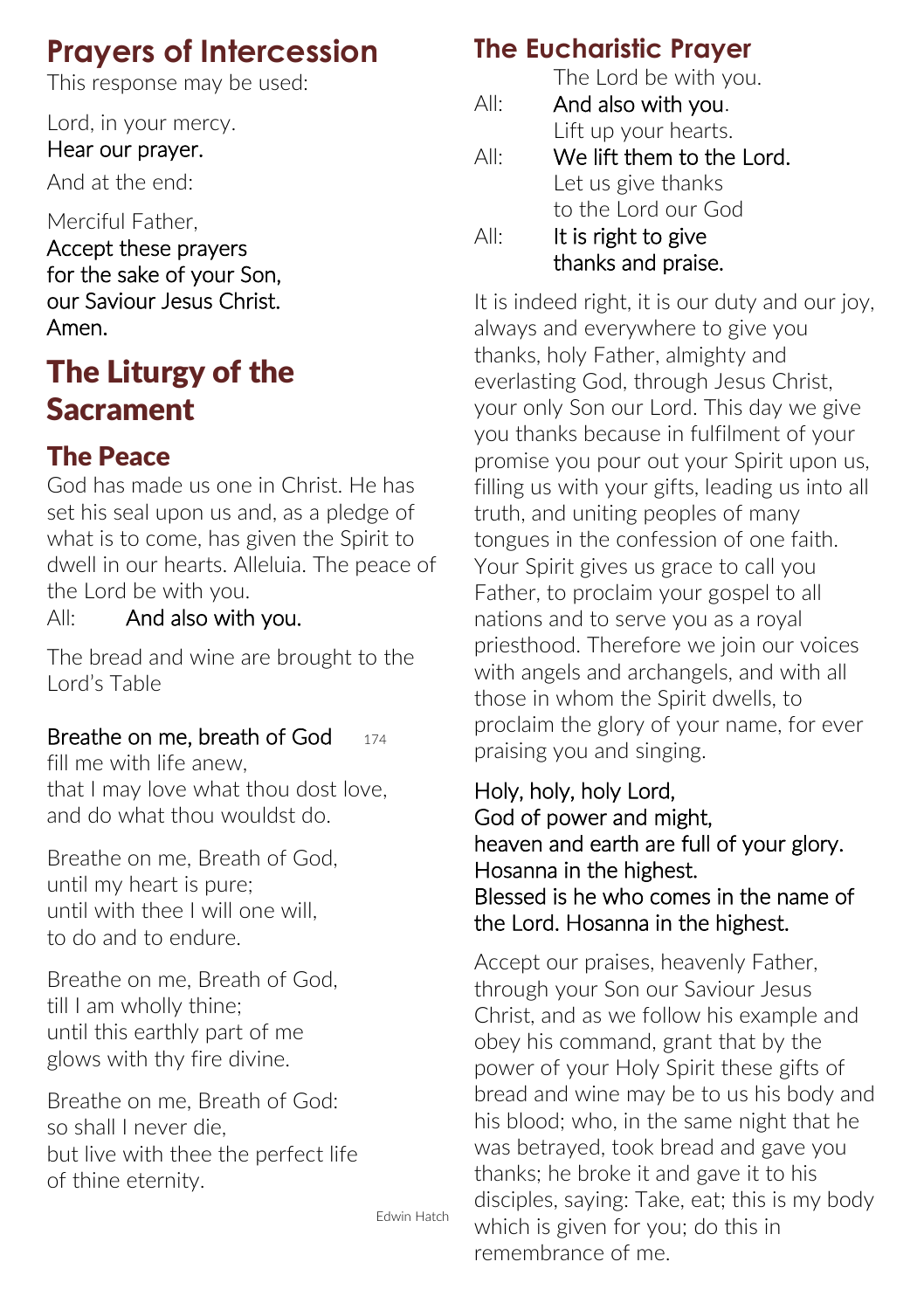In the same way, after supper he took the cup and gave you thanks; he gave it to them, saying: Drink this, all of you; this is my blood of the new covenant, which is shed for you and for many for the forgiveness of sins. Do this, as often as you drink it, in remembrance of me. Therefore, heavenly Father, we remember his offering of himself made once for all upon the cross; we proclaim his mighty resurrection and glorious ascension; we look for the coming of your kingdom, and with this bread and this cup we make the memorial of Christ your Son our Lord.

Praise to you, Lord Jesus.

#### All: Dving you destroved our death. rising you restored our life: Lord Jesus, come in glory.

Accept through him, our great high priest, this our sacrifice of thanks and praise, and as we eat and drink these holy gifts in the presence of your divine majesty, renew us by your Spirit, inspire us with your love and unite us in the body of your Son, Jesus Christ our Lord.

Through him, and with him, and in him, in the unity of the Holy Spirit, with all who stand before you in earth and heaven, we worship you, Father almighty, in songs of everlasting praise:

All: Blessing and honour and glory and power be yours for ever and ever. Amen.

### The Lord's Prayer

Let us pray with confidence as our Saviour has taught us.

Our Father, who art in heaven, hallowed be thy name; thy kingdom come; thy will be done; on earth as it is in heaven. Give us this day our daily bread. And forgive us our trespasses, as we forgive those who trespass against us. And lead us not into temptation; but deliver us from evil. For thine is the kingdom,

the power and the glory, for ever and ever. Amen.

## The Breaking of Bread

We break this bread to share in the body of Christ.

All: Though we are many, we are one body, because we all share in one bread.

### Agnus Dei

Lamb of God, you take away the sin of the world, have mercy on us. Lamb of God, you take away the sin of the world, have mercy on us. Lamb of God, you take away the sin of the world, grant us peace.

### **The Giving of Communion**

Draw near with faith. Receive the body of our Lord Jesus Christ which he gave for you, and his blood which he shed for you. Eat and drink in remembrance that he died for you, and feed on him in your hearts by faith with thanksgiving.

## **Prayer after Communion**

Faithful God, who fulfilled the promises of Easter by sending us your Holy Spirit and opening to every race and nation the way of life eternal: open our lips by your Spirit, that every tongue may tell of your glory; through Jesus Christ our Lord. Amen.

## **Blessing**

The Spirit of truth lead you into all truth, give you grace to confess that Jesus Christ is Lord, and strengthen you to proclaim the word and works of God; and the blessing of God almighty, the Father, the Son, and the Holy Spirit, be among you and remain with you always.

All: Amen

### **Dismissal**

Go in the peace of Christ.

All: Thanks be to God.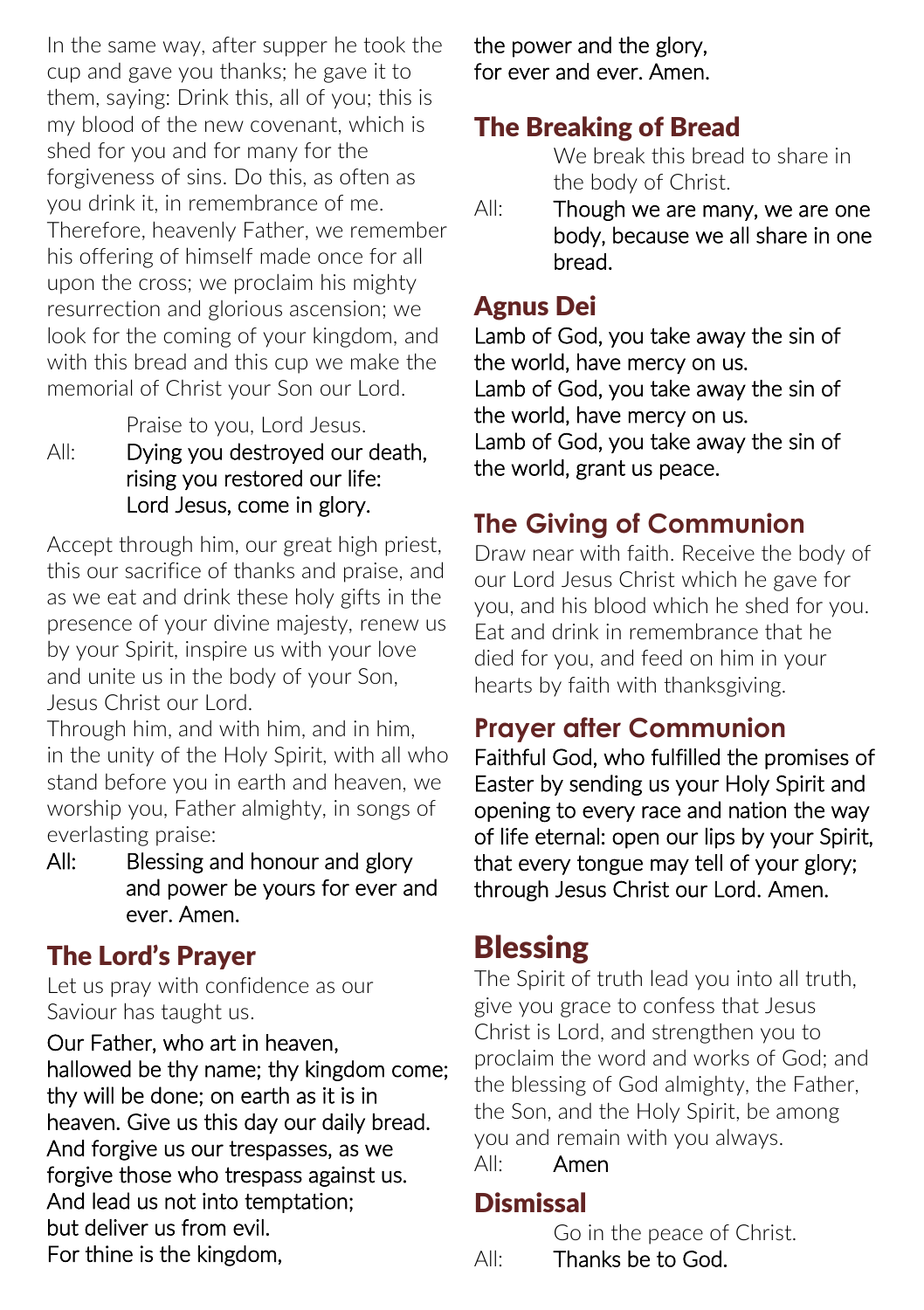#### O thou who camest from above,  $191$

the fire celestial to impart, kindle a flame of sacred love on the mean altar of my heart!

There let it for thy glory burn with inextinguishable blaze, and trembling to its source return in humble prayer and fervent praise.

Jesus, confirm my heart's desire to work, and speak, and think for thee; still let me guard the holy fire, and still stir up the gift in me.

Ready for all thy perfect will, my acts of faith and love repeat; till death thy endless mercies seal, and make the sacrifice complete.

Charles Wesley CCLI: 576181 Common Worship: Services and Prayers for the Church of England (2000) material from which is included in this service is copyright © the Archbishops' Council of the Church of England 2000

### **Readings for next Sunday**

12th June – Trinity Sunday Proverbs 8.1-4,22-31 Psalm 8 Romans 5.1-5 John 8:48-59



TODAY! – bring and share lunch with the local community – with cream teas from the hall too!